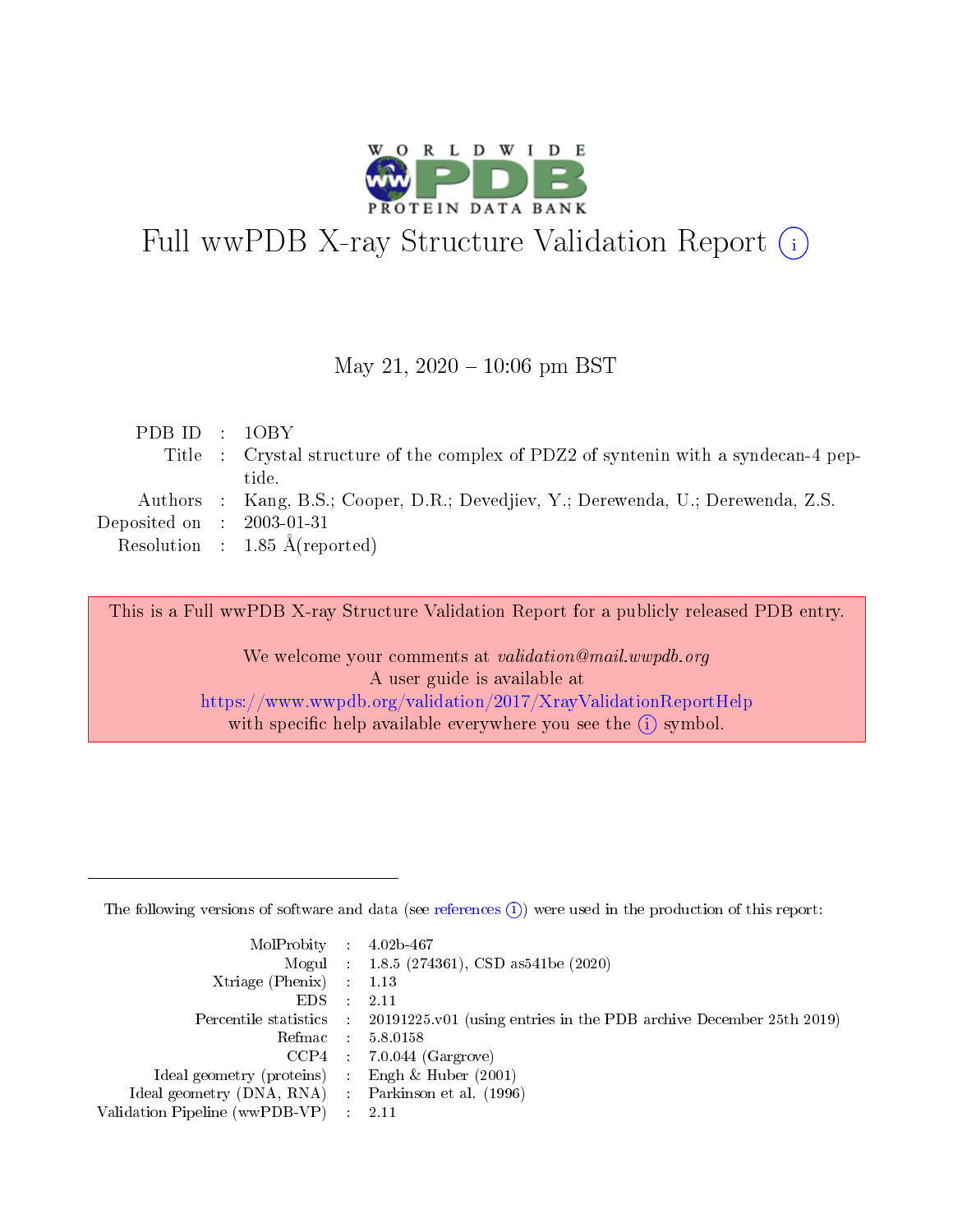## 1 [O](https://www.wwpdb.org/validation/2017/XrayValidationReportHelp#overall_quality)verall quality at a glance  $(i)$

The following experimental techniques were used to determine the structure: X-RAY DIFFRACTION

The reported resolution of this entry is 1.85 Å.

Percentile scores (ranging between 0-100) for global validation metrics of the entry are shown in the following graphic. The table shows the number of entries on which the scores are based.



| Metric                | Whole archive<br>$(\#\text{Entries})$ | Similar resolution<br>$(\#\text{Entries}, \text{resolution range}(\text{\AA}))$ |
|-----------------------|---------------------------------------|---------------------------------------------------------------------------------|
| $R_{free}$            | 130704                                | $2469$ $(1.86-1.86)$                                                            |
| Clashscore            | 141614                                | $2625(1.86-1.86)$                                                               |
| Ramachandran outliers | 138981                                | $2592(1.86-1.86)$                                                               |
| Sidechain outliers    | 138945                                | $2592(1.86-1.86)$                                                               |
| RSRZ outliers         | 127900                                | $2436(1.86-1.86)$                                                               |

The table below summarises the geometric issues observed across the polymeric chains and their fit to the electron density. The red, orange, yellow and green segments on the lower bar indicate the fraction of residues that contain outliers for  $>=3, 2, 1$  and 0 types of geometric quality criteria respectively. A grey segment represents the fraction of residues that are not modelled. The numeric value for each fraction is indicated below the corresponding segment, with a dot representing fractions <=5% The upper red bar (where present) indicates the fraction of residues that have poor fit to the electron density. The numeric value is given above the bar.

| Mol      |   | $\boxed{\text{Chain}}$ Length | Quality of chain |                  |
|----------|---|-------------------------------|------------------|------------------|
|          | А | 79                            | 3%<br>86%        | $8\%$ $\cdot$ 5% |
|          | В | 79                            | $\%$<br>87%      | $5\% \cdot 6\%$  |
| ച        | D | 6                             | 83%              | 17%              |
| $\Omega$ |   | 6                             | 83%              | 17%              |

The following table lists non-polymeric compounds, carbohydrate monomers and non-standard residues in protein, DNA, RNA chains that are outliers for geometric or electron-density-fit crite-

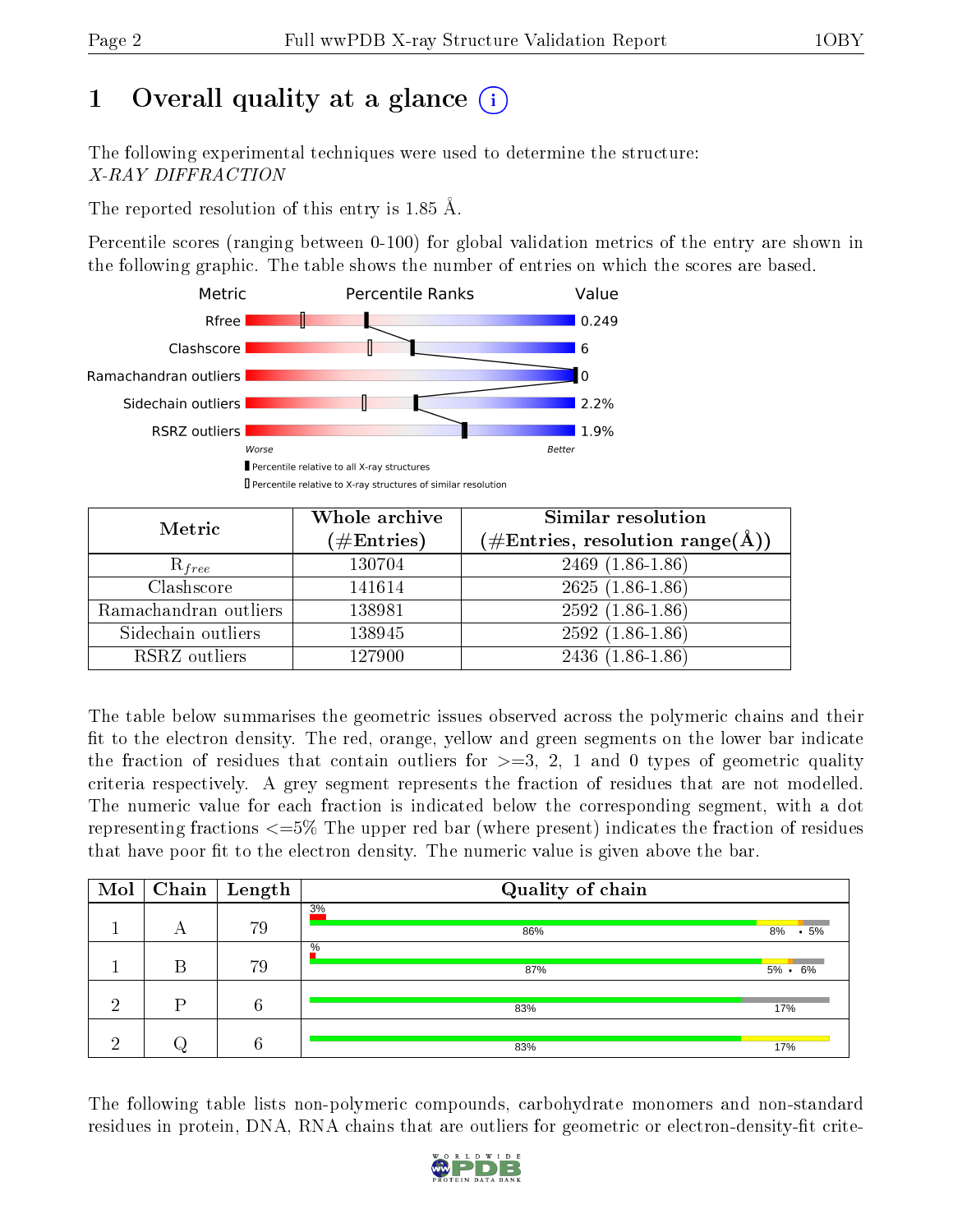ria:

|  |  |  | Mol   Type   Chain   Res   Chirality   Geometry   Clashes   Electron density |
|--|--|--|------------------------------------------------------------------------------|
|  |  |  |                                                                              |

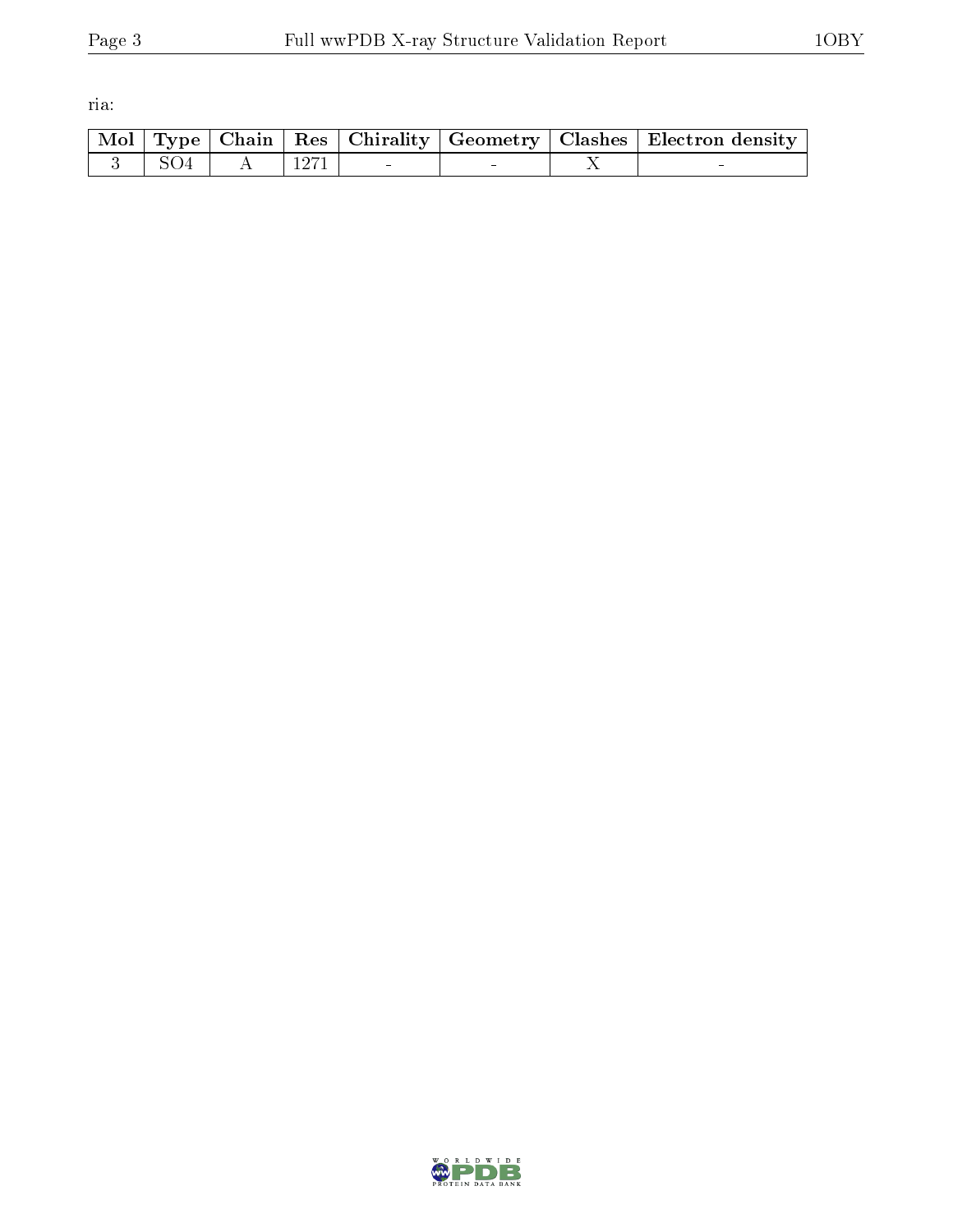## 2 Entry composition (i)

There are 4 unique types of molecules in this entry. The entry contains 1372 atoms, of which 0 are hydrogens and 0 are deuteriums.

In the tables below, the ZeroOcc column contains the number of atoms modelled with zero occupancy, the AltConf column contains the number of residues with at least one atom in alternate conformation and the Trace column contains the number of residues modelled with at most 2 atoms.

Molecule 1 is a protein called SYNTENIN 1.

| Mol |  | Chain   Residues | Atoms         |              |  |        | $\text{ZeroOcc}$   AltConf   Trace |  |  |  |
|-----|--|------------------|---------------|--------------|--|--------|------------------------------------|--|--|--|
|     |  | 75               | Total C N O S |              |  |        |                                    |  |  |  |
|     |  |                  | 560           | 347 99 111 3 |  |        |                                    |  |  |  |
|     |  | 74               | Total C N O   |              |  |        |                                    |  |  |  |
|     |  |                  | 553           | 342 98       |  | $-110$ |                                    |  |  |  |

Molecule 2 is a protein called SYNDECAN-4.

|  | $\text{Mol}$   Chain   Residues | Atoms                         | $\text{ZeroOcc} \mid \text{AltConf} \mid \text{Trace}$ |  |
|--|---------------------------------|-------------------------------|--------------------------------------------------------|--|
|  | Ð                               | Total C N O<br>46 30 6 10     |                                                        |  |
|  |                                 | Total C N O<br>-53<br>34 7 12 |                                                        |  |

• Molecule 3 is SULFATE ION (three-letter code: SO4) (formula:  $O_4S$ ).



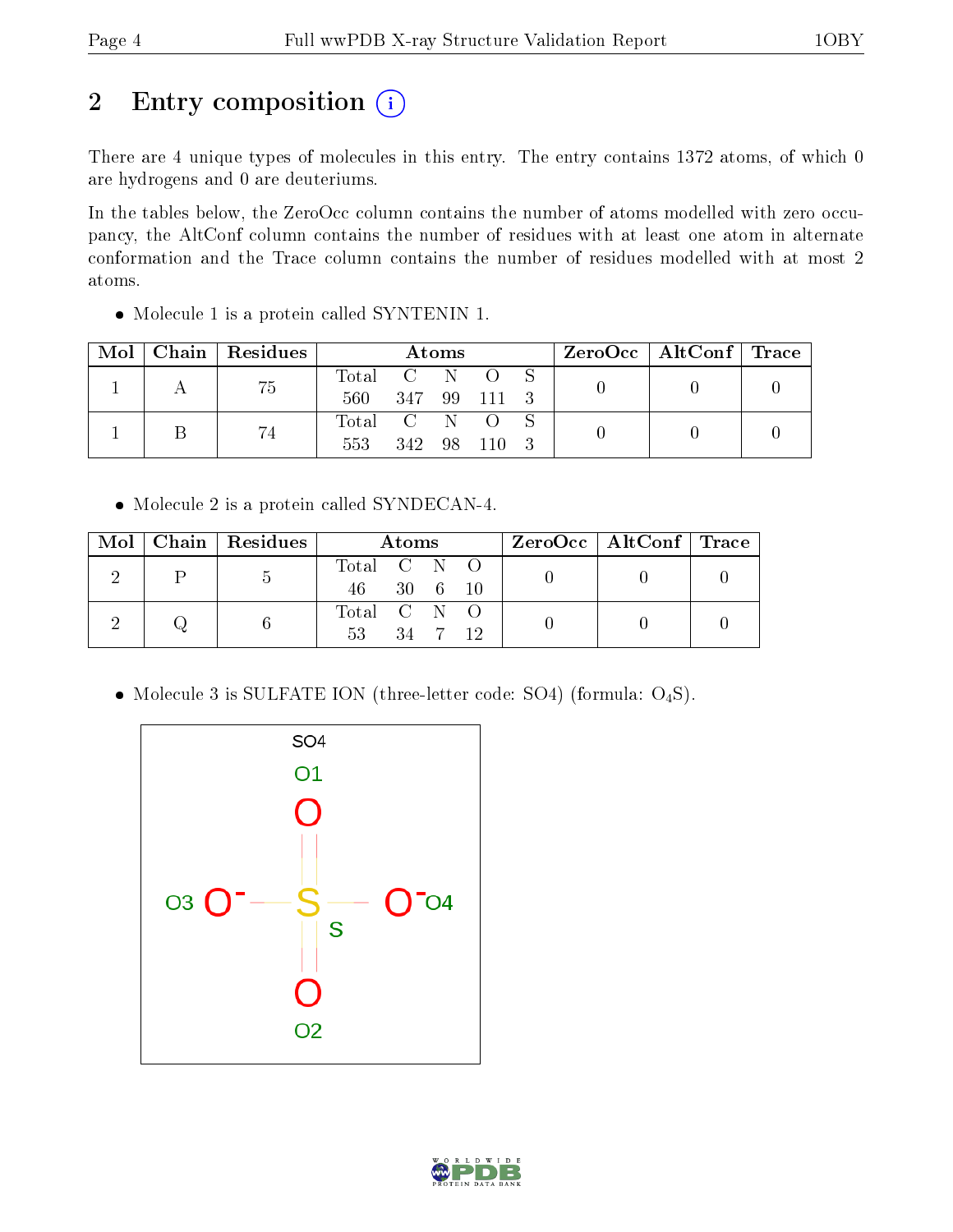|         | Mol   Chain   Residues | Atoms          | $ZeroOcc$   AltConf |
|---------|------------------------|----------------|---------------------|
| 2<br>., |                        | Total O S<br>5 |                     |
| 9       |                        | Total O S<br>5 |                     |
| 2       |                        | Total O S      |                     |

• Molecule 4 is water.

| Mol |   | Chain   Residues | Atoms                               | ZeroOcc   AltConf |
|-----|---|------------------|-------------------------------------|-------------------|
|     |   | $60\,$           | Total<br>$\Omega$<br>60<br>60       |                   |
|     |   | 68               | Total<br>$\Omega$<br>68<br>68       |                   |
|     | P |                  | Total<br>$\Omega$<br>8<br>8         |                   |
|     |   |                  | Total<br>$\left( \right)$<br>9<br>9 |                   |

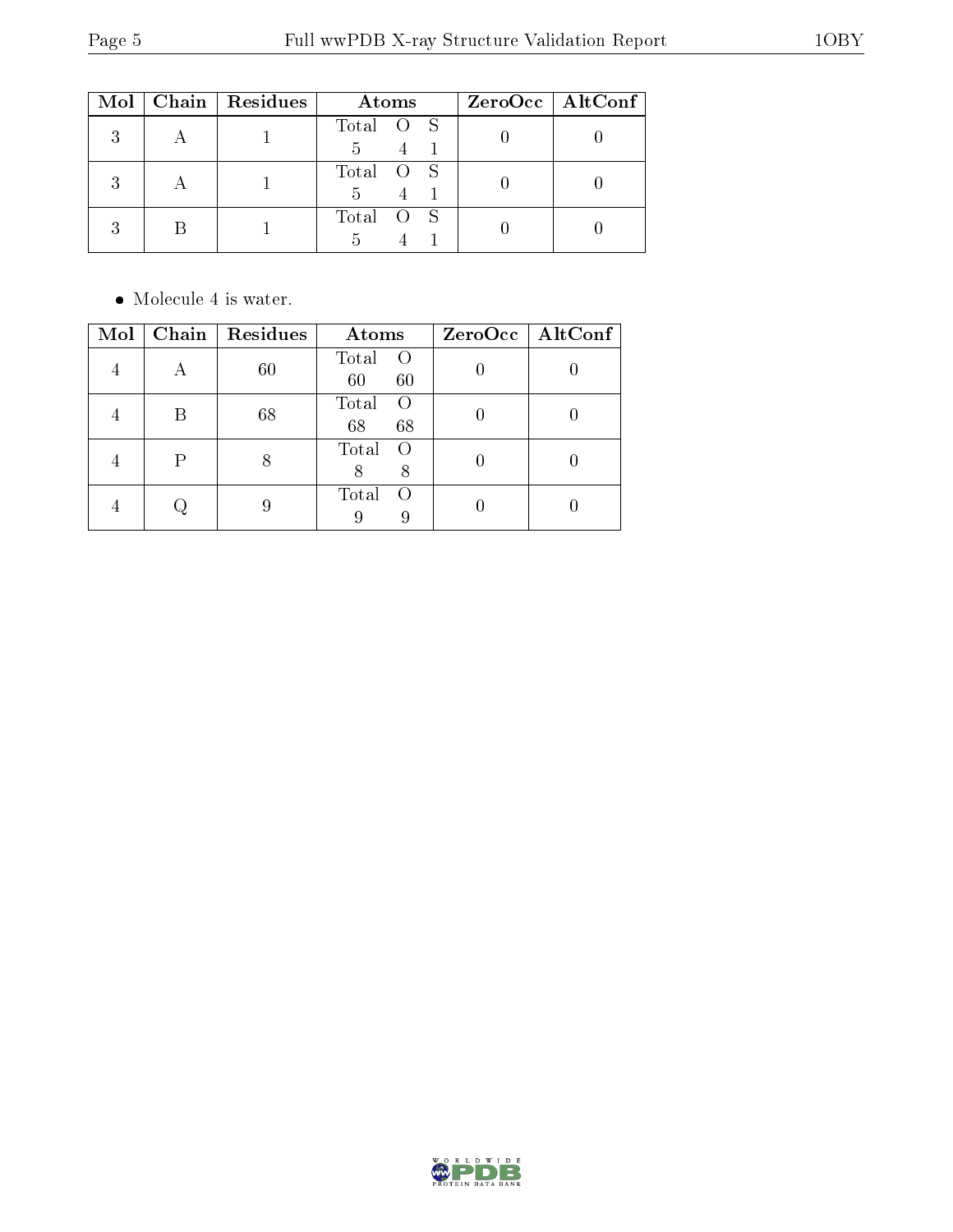## 3 Residue-property plots  $(i)$

These plots are drawn for all protein, RNA and DNA chains in the entry. The first graphic for a chain summarises the proportions of the various outlier classes displayed in the second graphic. The second graphic shows the sequence view annotated by issues in geometry and electron density. Residues are color-coded according to the number of geometric quality criteria for which they contain at least one outlier: green  $= 0$ , yellow  $= 1$ , orange  $= 2$  and red  $= 3$  or more. A red dot above a residue indicates a poor fit to the electron density (RSRZ  $> 2$ ). Stretches of 2 or more consecutive residues without any outlier are shown as a green connector. Residues present in the sample, but not in the model, are shown in grey.

| $3\%$<br>Chain A:                           | 86% | 8%<br>•5%       |
|---------------------------------------------|-----|-----------------|
| R <sub>19</sub><br><b>THE</b><br><b>CLY</b> |     |                 |
| $\bullet$ Molecule 1: SYNTENIN 1<br>%       |     |                 |
| Chain B:                                    | 87% | $5\% \cdot 6\%$ |
| <b>THE</b><br>PRO<br>ΧTD                    |     |                 |
| • Molecule 2: SYNDECAN-4                    |     |                 |
| Chain P:                                    | 83% | 17%             |
|                                             |     |                 |
| • Molecule 2: SYNDECAN-4                    |     |                 |
| Chain Q:                                    | 83% | 17%             |
|                                             |     |                 |

• Molecule 1: SYNTENIN 1

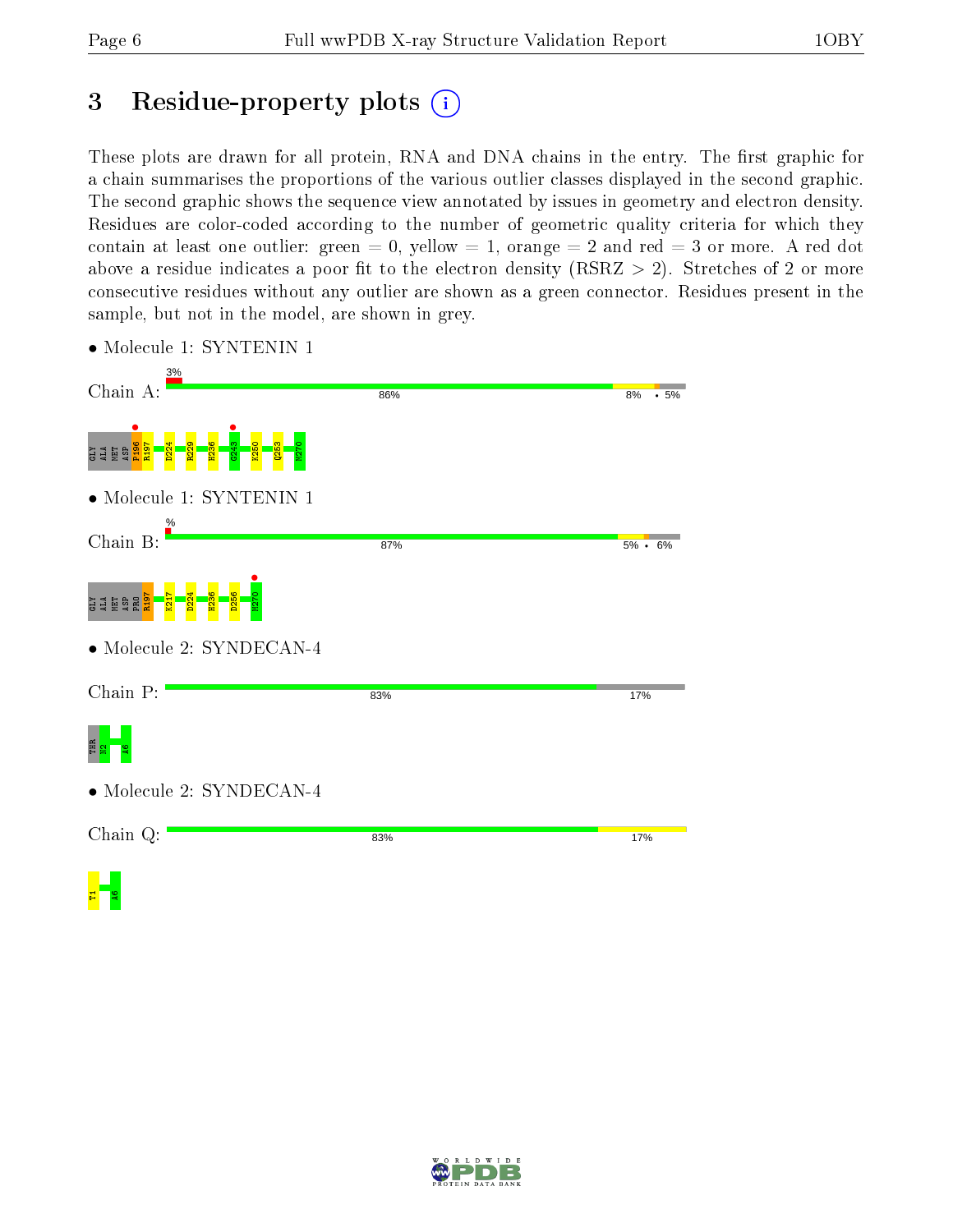## 4 Data and refinement statistics  $(i)$

| Property                                                   | Value                                             | Source     |
|------------------------------------------------------------|---------------------------------------------------|------------|
| Space group                                                | C 1 2 1                                           | Depositor  |
| Cell constants                                             | 54.44Å<br>58.34Å<br>$50.22\text{\AA}$             | Depositor  |
| a, b, c, $\alpha$ , $\beta$ , $\gamma$                     | $90.00^\circ$<br>$98.65^{\circ}$<br>$90.00^\circ$ |            |
| Resolution $(A)$                                           | 49.39<br>$-1.85$                                  | Depositor  |
|                                                            | 32.64<br>$-1.85$                                  | <b>EDS</b> |
| % Data completeness                                        | $97.3(49.39-1.85)$                                | Depositor  |
| (in resolution range)                                      | $97.3(32.64 - 1.85)$                              | <b>EDS</b> |
| $R_{merge}$                                                | 0.05                                              | Depositor  |
| $\mathrm{R}_{sym}$                                         | (Not available)                                   | Depositor  |
| $\langle I/\sigma(I) \rangle$ <sup>1</sup>                 | $2.56$ (at 1.85Å)                                 | Xtriage    |
| Refinement program                                         | REFMAC 5.1.24                                     | Depositor  |
| $R, R_{free}$                                              | $0.175$ , $0.226$                                 | Depositor  |
|                                                            | $0.211$ ,<br>0.249                                | DCC        |
| $R_{free}$ test set                                        | 985 reflections (7.59%)                           | wwPDB-VP   |
| Wilson B-factor $(\AA^2)$                                  | 22.5                                              | Xtriage    |
| Anisotropy                                                 | 0.728                                             | Xtriage    |
| Bulk solvent $k_{sol}$ (e/Å <sup>3</sup> ), $B_{sol}(A^2)$ | $0.36$ , 53.3                                     | <b>EDS</b> |
| L-test for twinning <sup>2</sup>                           | $< L >$ = 0.50, $< L2$ > = 0.33                   | Xtriage    |
| Estimated twinning fraction                                | No twinning to report.                            | Xtriage    |
| $F_o, F_c$ correlation                                     | 0.95                                              | <b>EDS</b> |
| Total number of atoms                                      | 1372                                              | wwPDB-VP   |
| Average B, all atoms $(A^2)$                               | 20.0                                              | wwPDB-VP   |

Xtriage's analysis on translational NCS is as follows: The largest off-origin peak in the Patterson function is  $11.90\%$  of the height of the origin peak. No significant pseudotranslation is detected.

<sup>&</sup>lt;sup>2</sup>Theoretical values of  $\langle |L| \rangle$ ,  $\langle L^2 \rangle$  for acentric reflections are 0.5, 0.333 respectively for untwinned datasets, and 0.375, 0.2 for perfectly twinned datasets.



<span id="page-6-1"></span><span id="page-6-0"></span><sup>1</sup> Intensities estimated from amplitudes.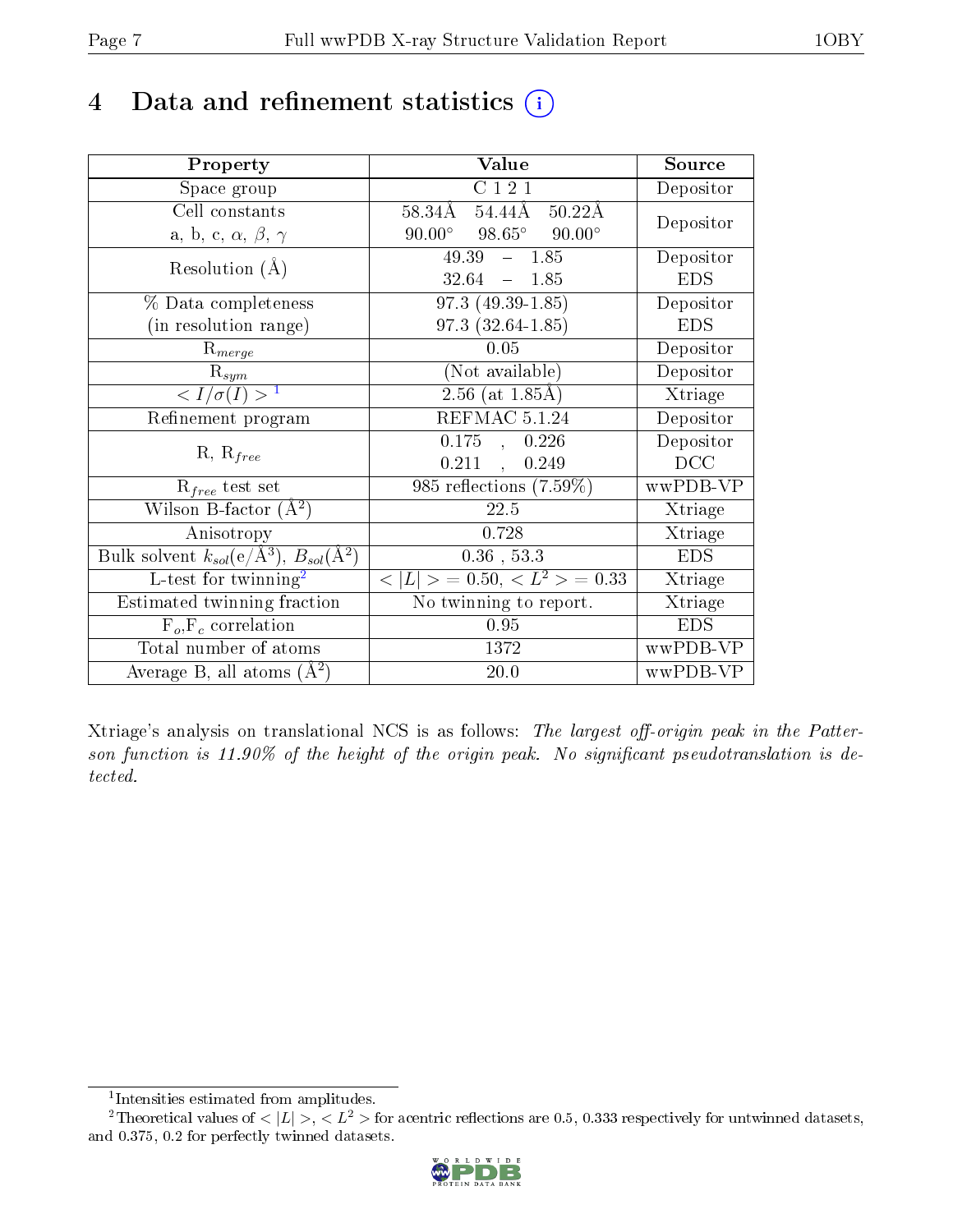## 5 Model quality  $(i)$

## 5.1 Standard geometry  $(i)$

Bond lengths and bond angles in the following residue types are not validated in this section: SO4

The Z score for a bond length (or angle) is the number of standard deviations the observed value is removed from the expected value. A bond length (or angle) with  $|Z| > 5$  is considered an outlier worth inspection. RMSZ is the root-mean-square of all Z scores of the bond lengths (or angles).

| Mol | Chain |      | Bond lengths    | Bond angles |                             |  |
|-----|-------|------|-----------------|-------------|-----------------------------|--|
|     |       | RMSZ | $\# Z  > 5$     | RMSZ        | # $ Z >5$                   |  |
|     |       | 0.52 | /565            | 0.99        | $2/760$ $(0.3\%)$           |  |
|     | В     | 0.51 | 0/557           | 0.99        | $(0.1\%)$<br>$^{\prime}749$ |  |
| 2   | P     | 0.55 | 47              | 0.63        | /61                         |  |
| 2   |       | 0.62 | 54              | 0.81        |                             |  |
| AIJ | Αll   | 0.52 | $^{\prime}1223$ | 0.97        | 3/1641<br>$(0.2\%)$         |  |

There are no bond length outliers.

All (3) bond angle outliers are listed below:

| Mol | Chain | Res | Type | <b>Atoms</b> |       | Observed $(°)$ | $\text{Ideal}(\textsuperscript{o})$ |
|-----|-------|-----|------|--------------|-------|----------------|-------------------------------------|
|     |       | 224 | ΔSΡ  | $CB-CG-OD2$  | 8.58  | 126.02         | 118.30                              |
|     |       | 229 | ARG  | NE-CZ-NH1    | -6.14 | 123.37         | 120.30                              |
|     |       | 224 | A QD | CB-CG-OD2    | -548  | 123.23         | 118.30                              |

There are no chirality outliers.

There are no planarity outliers.

### 5.2 Too-close contacts (i)

In the following table, the Non-H and H(model) columns list the number of non-hydrogen atoms and hydrogen atoms in the chain respectively. The H(added) column lists the number of hydrogen atoms added and optimized by MolProbity. The Clashes column lists the number of clashes within the asymmetric unit, whereas Symm-Clashes lists symmetry related clashes.

| Mol |  |  | Chain   Non-H   H(model)   H(added)   Clashes   Symm-Clashes |
|-----|--|--|--------------------------------------------------------------|
|     |  |  |                                                              |
|     |  |  |                                                              |
|     |  |  |                                                              |
|     |  |  |                                                              |

Continued on next page...

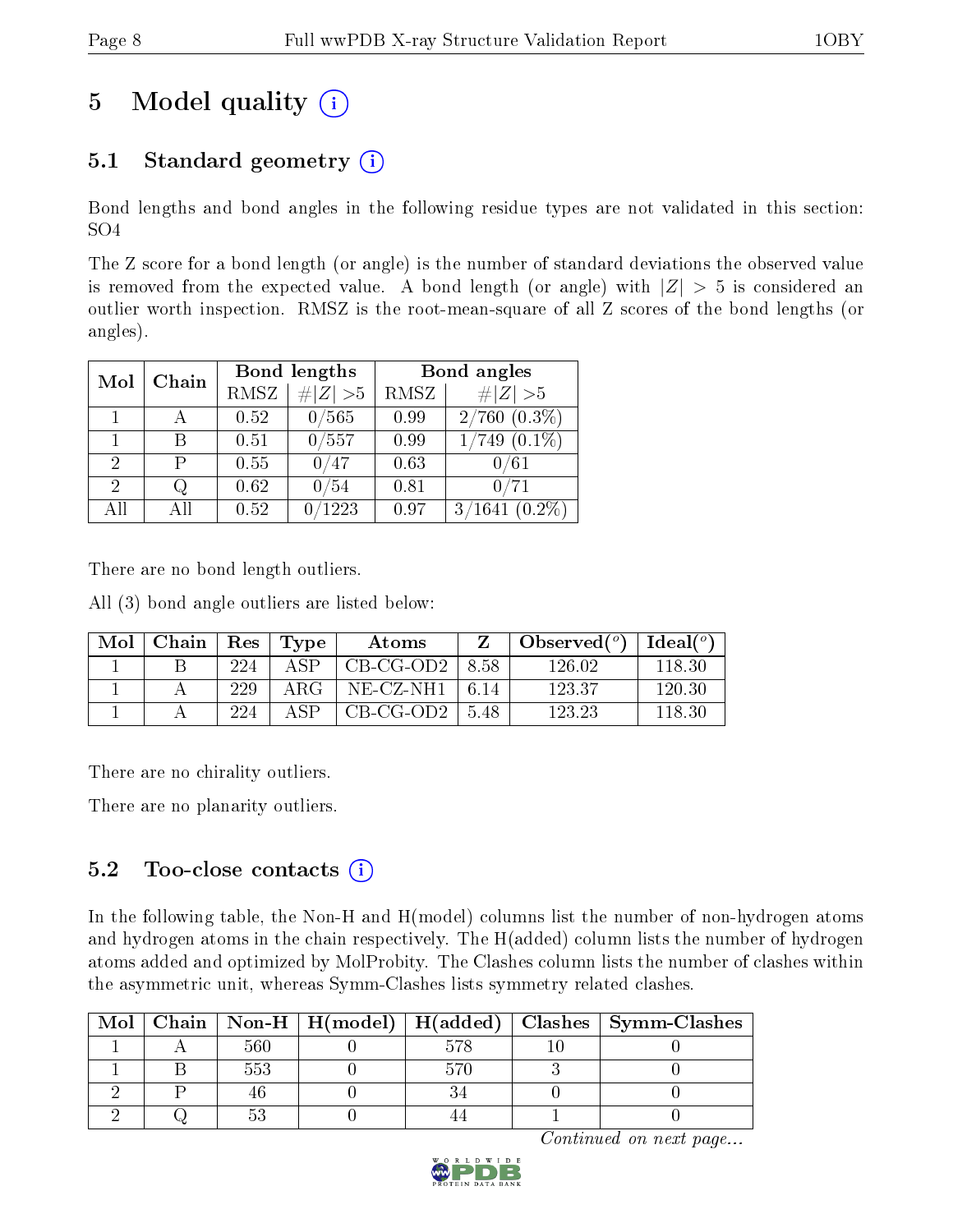|  |        |      | Mol   Chain   Non-H   H(model)   H(added)   Clashes   Symm-Clashes |
|--|--------|------|--------------------------------------------------------------------|
|  | 10     |      |                                                                    |
|  |        |      |                                                                    |
|  | $60\,$ |      |                                                                    |
|  | 68     |      |                                                                    |
|  |        |      |                                                                    |
|  |        |      |                                                                    |
|  | 1372   | 1226 |                                                                    |

Continued from previous page...

The all-atom clashscore is defined as the number of clashes found per 1000 atoms (including hydrogen atoms). The all-atom clashscore for this structure is 6.

All (14) close contacts within the same asymmetric unit are listed below, sorted by their clash magnitude.

| $\rm{Atom\text{-}1}$               | $\boldsymbol{\mathrm{Atom}\text{-}2}$ | Interatomic    | Clash         |
|------------------------------------|---------------------------------------|----------------|---------------|
|                                    |                                       | distance $(A)$ | overlap $(A)$ |
| $1:A:197:ARG:H\overline{B3}$       | 4:A:2004:HOH:O                        | 1.99           | 0.63          |
| 1:B:236:HIS:NE2                    | 4: B: 2039: HOH:O                     | 2.32           | 0.58          |
| 1:A:197:ARG:NH1                    | 4:A:2002:HOH:O                        | 2.37           | 0.57          |
| 1:A:236:HIS:NE2                    | 3:A:1271:SO4:O1                       | 2.37           | 0.56          |
| 1:B:197:ARG:HB3                    | 4:B:2004:HOH:O                        | 2.06           | 0.56          |
| 1: A:196: PRO:HG3                  | 3:A:1271:SO4:O2                       | 2.10           | 0.51          |
| 1:A:197:ARG:CZ                     | 4:A:2002:HOH:O                        | 2.60           | 0.50          |
| 4: A:2018: HOH:O                   | 2:Q:1:THR:HA                          | 2.13           | 0.47          |
| 1: A:250:LYS:H                     | 1: A:253: GLN: HE21                   | 1.63           | 0.47          |
| $1:A:197:ARG:\overline{\text{NE}}$ | 4:A:2004:HOH:O                        | 2.48           | 0.46          |
| 1:B:217:LYS:HD3                    | 4: B: 2038: HOH:O                     | 2.16           | 0.46          |
| 1:A:197:ARG:NH2                    | 4:A:2004:HOH:O                        | 2.50           | 0.45          |
| 1: A: 196: PRO: CG                 | 3:A:1271:SO4:O2                       | 2.65           | 0.44          |
| 1: A: 197: ARG: CZ                 | 4:A:2004:HOH:O                        | 2.66           | 0.44          |

All (7) symmetry-related close contacts are listed below. The label for Atom-2 includes the symmetry operator and encoded unit-cell translations to be applied.

| Atom-1              | Atom-2                     | Interatomic<br>distance $(\AA)$ | Clash<br>overlap $(A)$ |
|---------------------|----------------------------|---------------------------------|------------------------|
| 3:A:1271:SO4:S      | 3:A:1271:SO4:O4[2 555]     | 1.11                            | 1.09                   |
| 3:A:1271:SO4:O4     | 3:A:1271:SO4:O4[2 555]     | 1.26                            | 0.94                   |
| 3:A:1271:SO4:O2     | 3:A:1271:SO4:O4[2 555]     | 1.31                            | 0.89                   |
| 3: A: 1271: SO4: O1 | 3:A:1271:SO4:O3[2 555]     | 1.53                            | 0.67                   |
| 3:A:1271:SO4:S      | $3:A:1271:SO4:O3[2_555]$   | 1.56                            | 0.64                   |
| 3:A:1271:SO4:O3     | $3:A:1271:5O4:O3[2 \ 555]$ | 1.67                            | 0.53                   |
| 3:A:1271:SO4:O3     | 3:A:1271:SO4:O4[2 555]     | 2.16                            | 0.04                   |

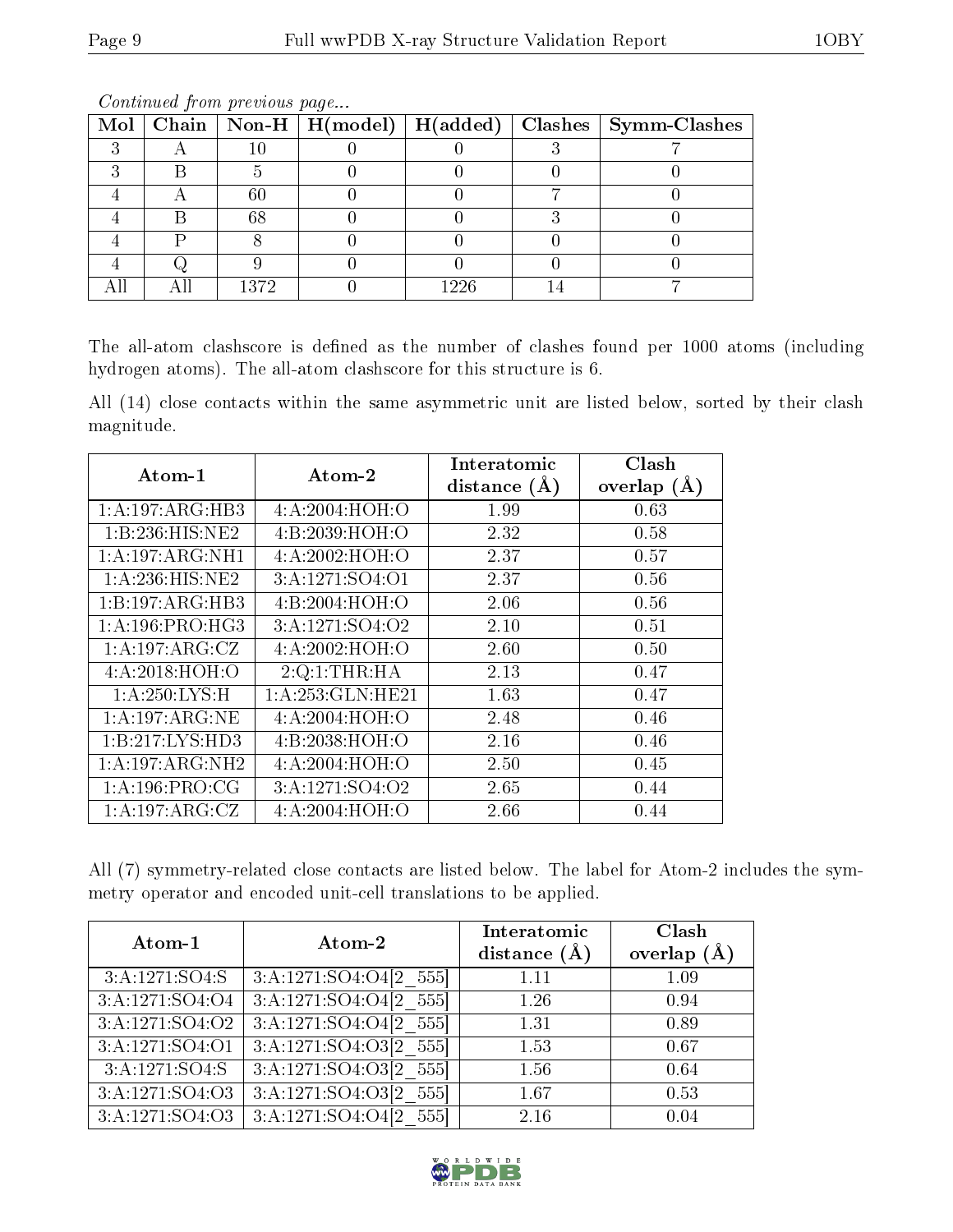### 5.3 Torsion angles  $(i)$

#### 5.3.1 Protein backbone  $(i)$

In the following table, the Percentiles column shows the percent Ramachandran outliers of the chain as a percentile score with respect to all X-ray entries followed by that with respect to entries of similar resolution.

The Analysed column shows the number of residues for which the backbone conformation was analysed, and the total number of residues.

| Mol | Chain | Analysed         | Favoured        | Allowed  | Outliers |     | <b>Percentiles</b> |
|-----|-------|------------------|-----------------|----------|----------|-----|--------------------|
|     | А     | $73/79$ $(92\%)$ | 72 (99%)        | $1(1\%)$ |          | 100 | 100 <sub>1</sub>   |
|     | B     | $72/79$ $(91\%)$ | 71 (99%)        | $1(1\%)$ | 0        | 100 | 100                |
| 2   | P     | $3/6$ (50%)      | 3 $(100\%)$     | $\theta$ | $\cup$   | 100 | 100                |
| 2   | Q     | $4/6$ (67\%)     | 4 $(100\%)$     |          | $\cup$   | 100 | 100                |
| All | All   | 152/170(89%)     | $(99\%)$<br>150 | $2(1\%)$ |          | 100 | 100                |

There are no Ramachandran outliers to report.

#### $5.3.2$  Protein sidechains  $(i)$

In the following table, the Percentiles column shows the percent sidechain outliers of the chain as a percentile score with respect to all X-ray entries followed by that with respect to entries of similar resolution.

The Analysed column shows the number of residues for which the sidechain conformation was analysed, and the total number of residues.

| Mol | Chain | Analysed        | Rotameric  | Outliers | Percentiles |         |
|-----|-------|-----------------|------------|----------|-------------|---------|
|     |       | $65/67$ (97%)   | 64 (98\%)  | $1(2\%)$ | 65          | 53      |
|     | B     | $64/67$ (96%)   | 62 (97%)   | $2(3\%)$ | 40          | 23      |
| 2   | Ρ     | $4/5$ (80%)     | $4(100\%)$ |          | 100         | $100\,$ |
| 2   | Q     | $5/5(100\%)$    | $5(100\%)$ |          | 100         |         |
| All | All   | $138/144(96\%)$ | 135 (98%)  | $3(2\%)$ | 52          | 36      |

All (3) residues with a non-rotameric sidechain are listed below:

| $\operatorname{Mol}$ | Chain | Res | Type       |
|----------------------|-------|-----|------------|
|                      |       | 196 | PRO        |
|                      |       | 197 | $\rm{ARG}$ |
|                      |       | 256 |            |

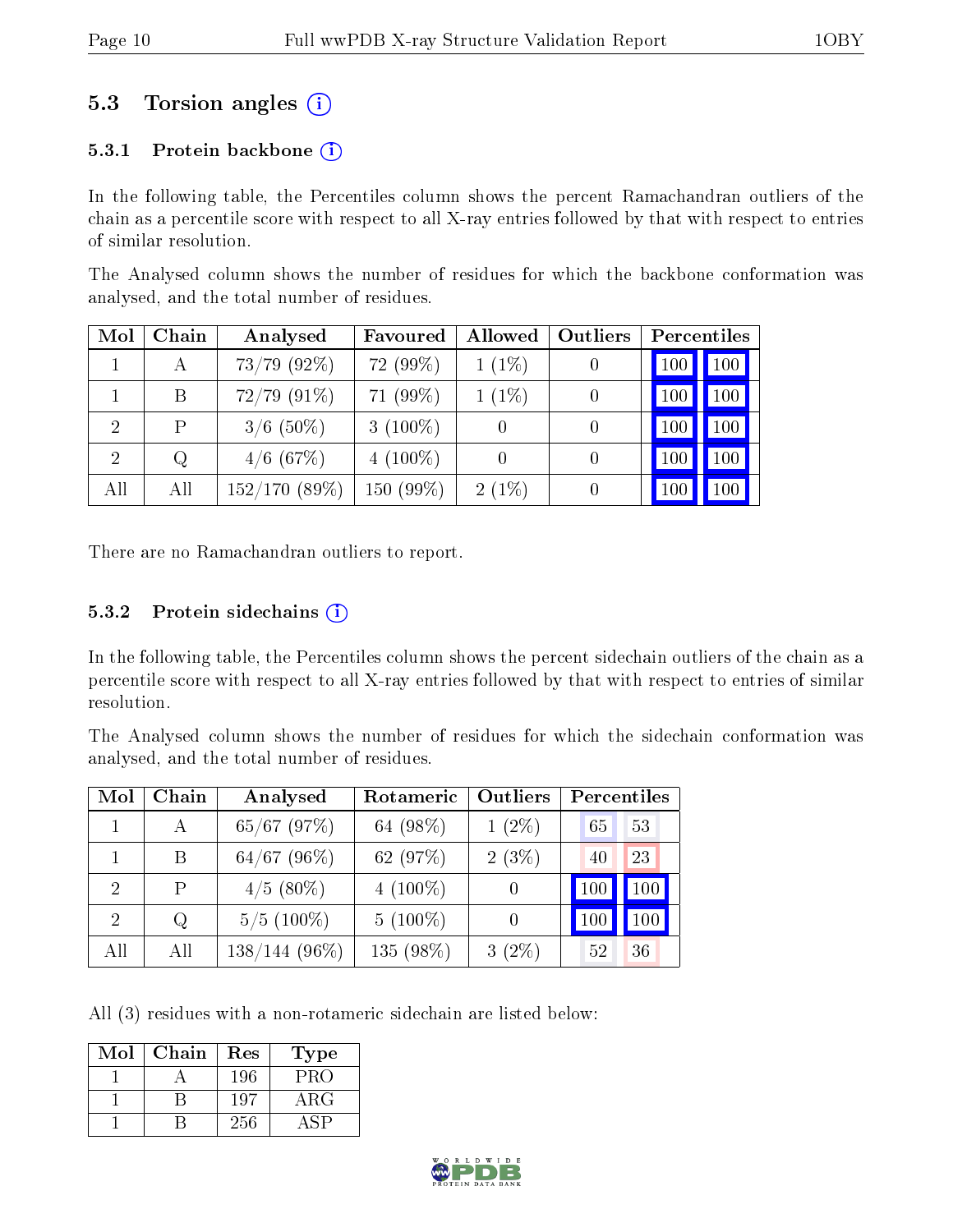Some sidechains can be flipped to improve hydrogen bonding and reduce clashes. All (4) such sidechains are listed below:

| Mol | Chain | Res | Type       |
|-----|-------|-----|------------|
|     |       | 237 | <b>ASN</b> |
|     |       | 244 | GLN        |
|     |       | 253 | GLN.       |
|     |       | 244 | GL N       |

#### 5.3.3 RNA  $(i)$

There are no RNA molecules in this entry.

#### 5.4 Non-standard residues in protein, DNA, RNA chains (i)

There are no non-standard protein/DNA/RNA residues in this entry.

#### 5.5 Carbohydrates  $(i)$

There are no carbohydrates in this entry.

### 5.6 Ligand geometry  $(i)$

3 ligands are modelled in this entry.

In the following table, the Counts columns list the number of bonds (or angles) for which Mogul statistics could be retrieved, the number of bonds (or angles) that are observed in the model and the number of bonds (or angles) that are dened in the Chemical Component Dictionary. The Link column lists molecule types, if any, to which the group is linked. The Z score for a bond length (or angle) is the number of standard deviations the observed value is removed from the expected value. A bond length (or angle) with  $|Z| > 2$  is considered an outlier worth inspection. RMSZ is the root-mean-square of all Z scores of the bond lengths (or angles).

| Mol           |                 | Chain | Res  | Link                     |        | Bond lengths |                     |        | Bond angles |          |
|---------------|-----------------|-------|------|--------------------------|--------|--------------|---------------------|--------|-------------|----------|
|               | $\Gamma$ ype    |       |      |                          | Counts | RMSZ         | #<br>Z <sub>1</sub> | Counts | RMSZ        | #        |
| ച<br>ು        | SO4             |       | 1272 | $\overline{\phantom{a}}$ | 4.4.4  | 0.07         |                     | 6,6,6  | 0.46        |          |
| $\Omega$<br>◡ | SO <sub>4</sub> |       | 1271 | $\overline{\phantom{a}}$ | 4.4.4  | 0.13         |                     | 6.6.6  | 0.52        |          |
| ച<br>◡        | SO <sub>4</sub> |       | 1271 | $\overline{\phantom{a}}$ | 4.4.4  | $0.22\,$     |                     | 6.6.6  | $1.20^{-}$  | $(16\%)$ |

There are no bond length outliers.

All (1) bond angle outliers are listed below:

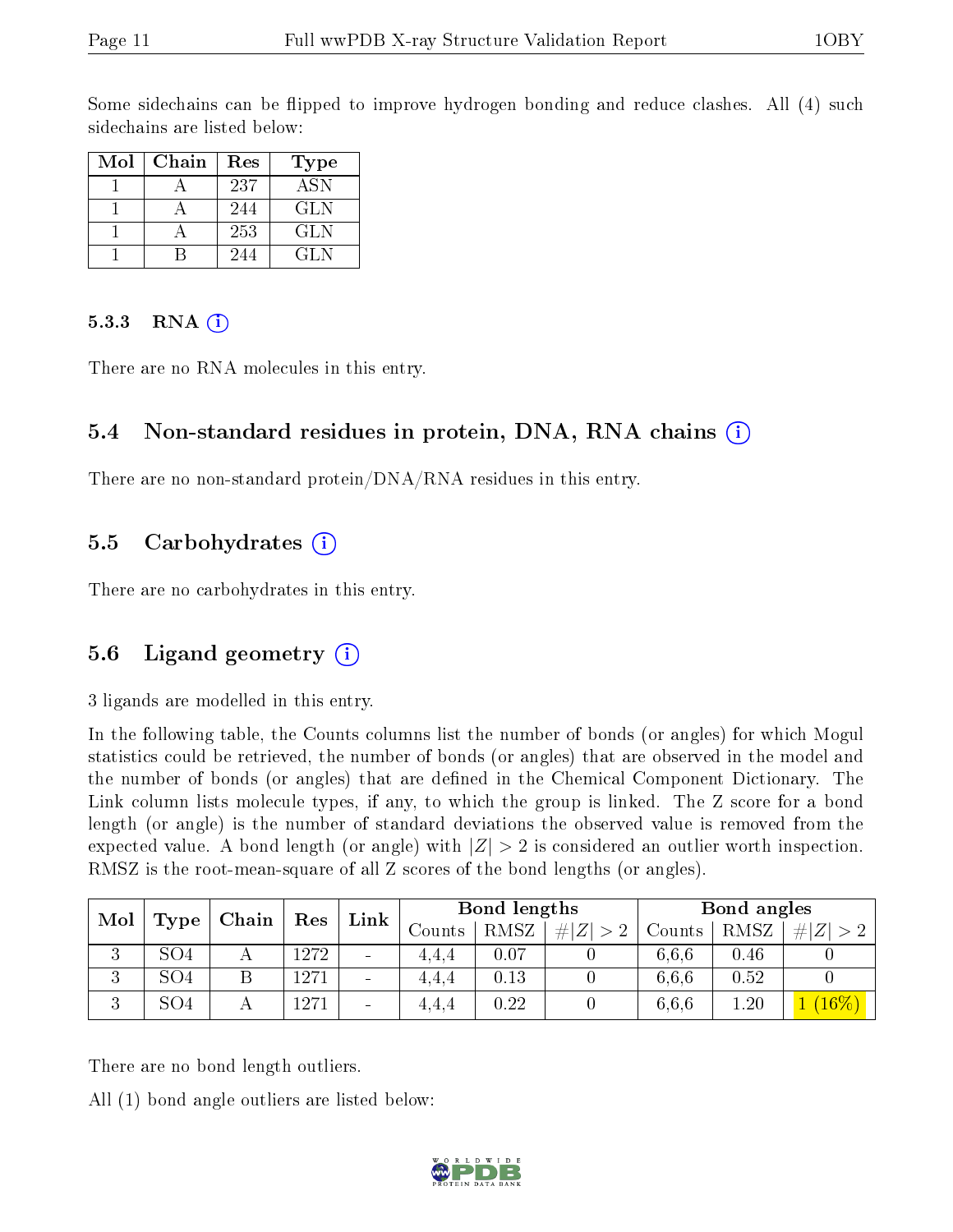|  |  |                             | $\mid$ Mol $\mid$ Chain $\mid$ Res $\mid$ Type $\mid$ Atoms $\mid$ Z $\mid$ Observed( $^o$ ) $\mid$ Ideal( $^o$ ) $\mid$ |         |
|--|--|-----------------------------|--------------------------------------------------------------------------------------------------------------------------|---------|
|  |  | 1271   SO4   O4-S-O3   2.16 | 118.28                                                                                                                   | -109.06 |

There are no chirality outliers.

There are no torsion outliers.

There are no ring outliers.

1 monomer is involved in 10 short contacts:

|  |            |  | Mol   Chain   Res   Type   Clashes   Symm-Clashes |
|--|------------|--|---------------------------------------------------|
|  | 1271   SO4 |  |                                                   |

### 5.7 [O](https://www.wwpdb.org/validation/2017/XrayValidationReportHelp#nonstandard_residues_and_ligands)ther polymers  $(i)$

There are no such residues in this entry.

### 5.8 Polymer linkage issues (i)

There are no chain breaks in this entry.

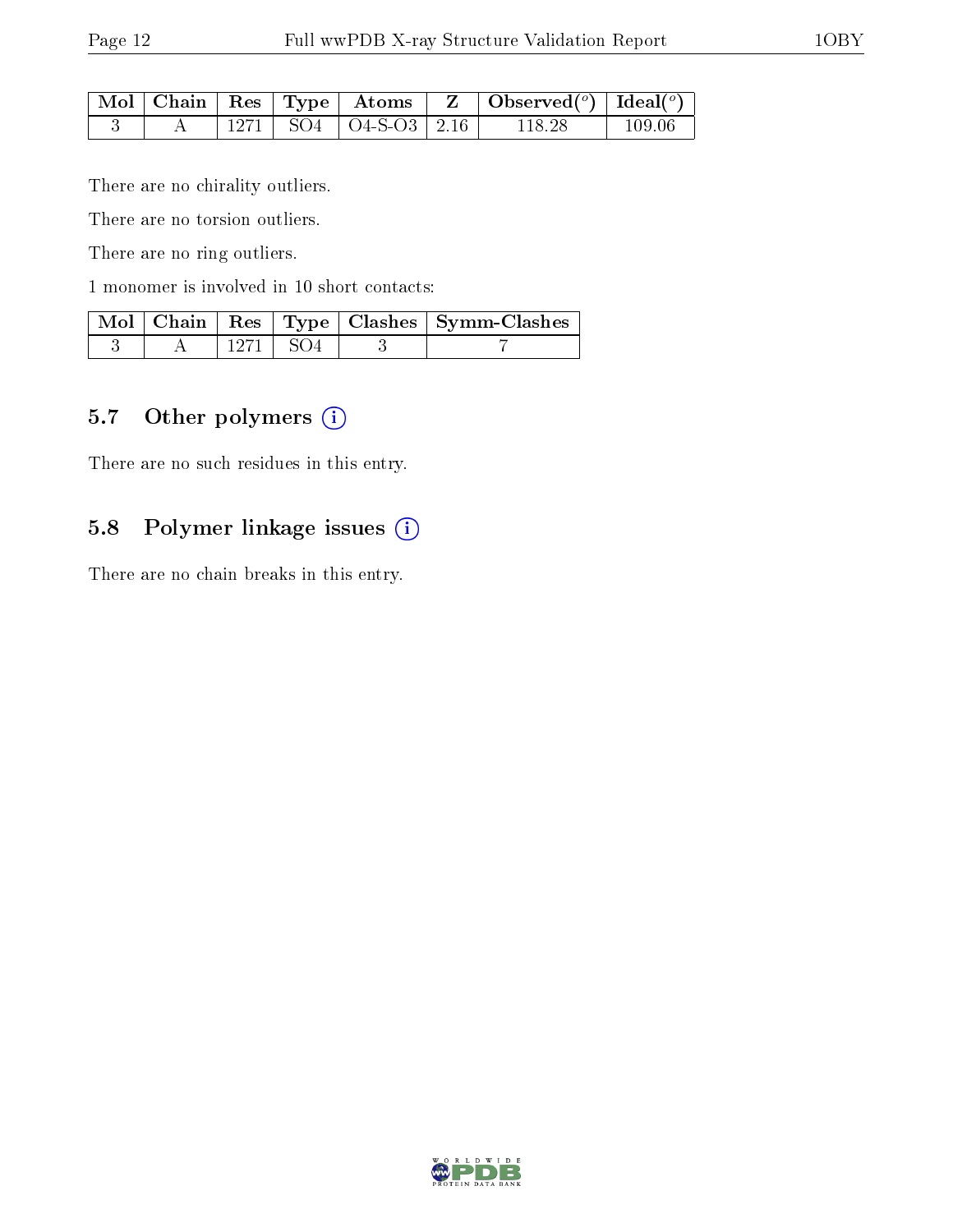## 6 Fit of model and data  $\left( \cdot \right)$

## 6.1 Protein, DNA and RNA chains (i)

In the following table, the column labelled  $#RSRZ>2'$  contains the number (and percentage) of RSRZ outliers, followed by percent RSRZ outliers for the chain as percentile scores relative to all X-ray entries and entries of similar resolution. The OWAB column contains the minimum, median,  $95<sup>th</sup>$  percentile and maximum values of the occupancy-weighted average B-factor per residue. The column labelled  $Q< 0.9$  lists the number of (and percentage) of residues with an average occupancy less than 0.9.

| Mol            | Chain | Analysed         | ${ <\hspace{-1.5pt}{\mathrm{RSRZ}} \hspace{-1.5pt}>}$ | $\#\text{RSRZ}{>}2$  | $OWAB(A^2)$    | Q <sub>0.9</sub> |
|----------------|-------|------------------|-------------------------------------------------------|----------------------|----------------|------------------|
|                |       | $75/79$ $(94\%)$ | 0.02                                                  | $2(2\%)$ 54<br>53    | 10, 15, 23, 40 |                  |
|                | Β     | $74/79$ (93\%)   | $-0.05$                                               | $1(1\%)$<br>76<br>75 | 11, 16, 22, 31 |                  |
| $\overline{2}$ | P     | $5/6$ (83\%)     | 0.75                                                  | 100<br>$0$   100     | 24, 24, 36, 42 |                  |
| 2              | Q     | $6/6$ (100\%)    | 0.75                                                  | 100<br>$0$   100     | 24, 27, 40, 44 |                  |
| All            | All   | $160/170(94\%)$  | 0.04                                                  | $3(1\%)$<br>66<br>66 | 10, 16, 28, 44 |                  |

All (3) RSRZ outliers are listed below:

| Mol | Chain | Res <sub>1</sub> | Type | <b>RSRZ</b> |
|-----|-------|------------------|------|-------------|
|     |       | 196              | PRO  | 3.4         |
|     |       | 270              | METE | 3.0         |
|     |       | 243              | GLY  | 22          |

### 6.2 Non-standard residues in protein, DNA, RNA chains (i)

There are no non-standard protein/DNA/RNA residues in this entry.

### 6.3 Carbohydrates  $(i)$

There are no carbohydrates in this entry.

### 6.4 Ligands  $(i)$

In the following table, the Atoms column lists the number of modelled atoms in the group and the number defined in the chemical component dictionary. The B-factors column lists the minimum, median,  $95<sup>th</sup>$  percentile and maximum values of B factors of atoms in the group. The column labelled  $Q< 0.9$  lists the number of atoms with occupancy less than 0.9.